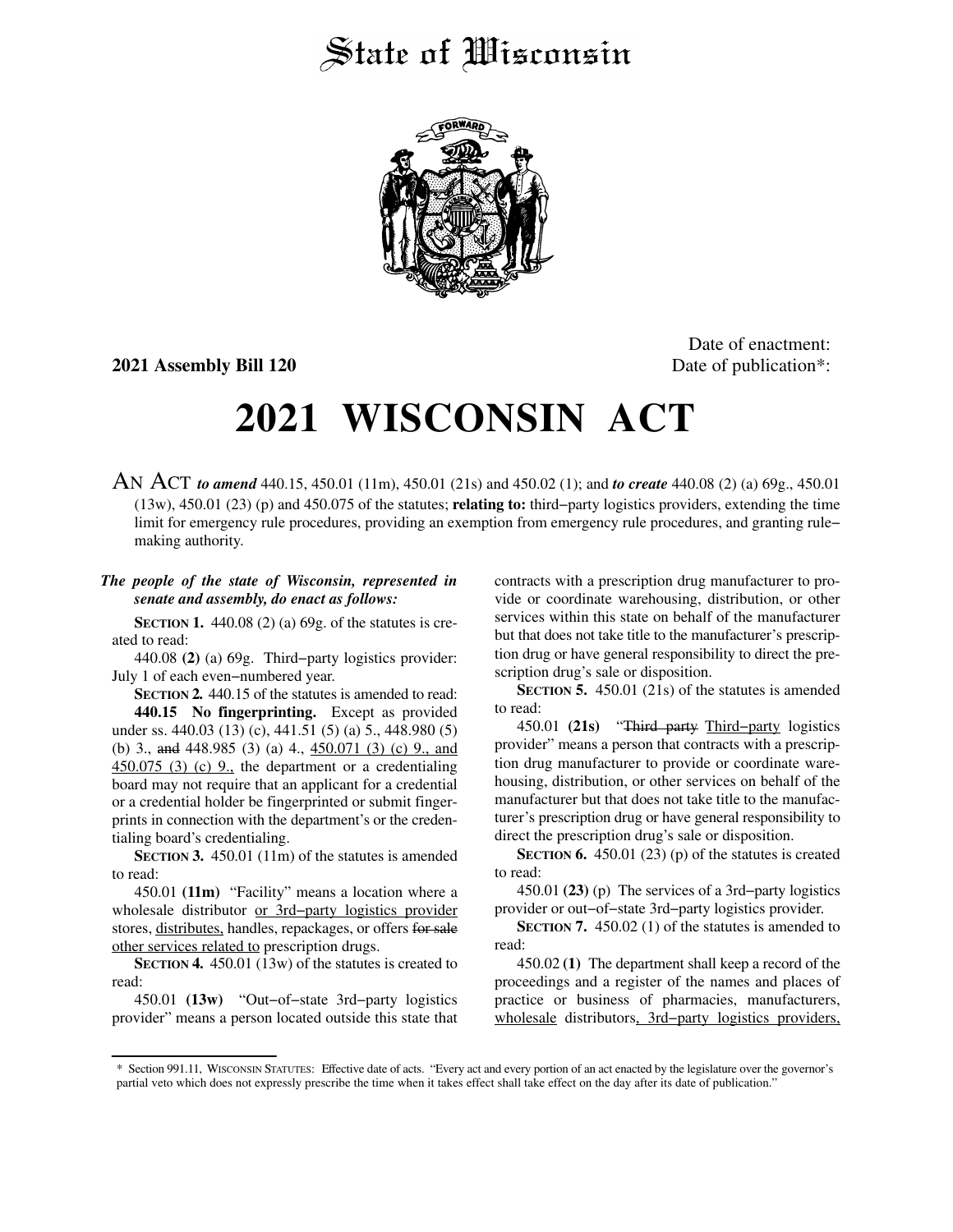out−of−state 3rd−party logistics providers, and other persons licensed under this chapter, and the books, registers and records of the department shall be prima facie evidence of the matters recorded.

**SECTION 8.** 450.075 of the statutes is created to read:

**450.075 Third−party logistics providers; licen**sure. (1) LICENSE ALLOWED. A person acting as a 3rd− party logistics provider or an out−of−state 3rd−party logistics provider of any drug or device may apply to obtain a license from the board under this section. Where operations are conducted at more than one facility, a person acting as a 3rd−party logistics provider or out−of− state 3rd−party logistics provider may apply to obtain a license from the board for each such facility.

**(2)** APPLICATION. An applicant for a license under this section shall submit a form provided by the board showing all of the following and swear or affirm the truthfulness of each item in the application:

(a) The name, business address, and telephone number of the applicant.

(b) All trade or business names used by the applicant.

(c) Names, addresses, and telephone numbers of contact persons for all facilities used by the applicant for the warehousing, distribution, or other services on behalf of the manufacturer of prescription drugs.

(d) The type of ownership or operation for the applicant's business.

(e) If the applicant's 3rd−party logistics provider business is a partnership, the name of each partner and the name of the partnership.

(f) If the applicant's 3rd−party logistics provider business is a corporation, the name of each corporate officer and director, the name of the corporation, and the state of incorporation.

(g) If the applicant's 3rd−party logistics provider business is a sole proprietorship, the name of the sole proprietor and the name of the business entity.

(h) A list of all licenses and permits issued to the applicant by any other state that authorizes the applicant to warehouse or distribute prescription drugs.

(i) The name, address, and telephone number of a designated representative.

(j) For the person identified as the designated representative in par. (i), a personal information statement that contains all of the following:

1. The person's date and place of birth.

2. The person's place of residence for the 7−year period immediately preceding the date of the application.

3. The person's occupations, positions of employment, and offices held during the 7−year period immediately preceding the date of the application.

4. The name and addresses for each business, corporation, or other entity listed in subd. 3.

5. A statement indicating whether the person has been, during the 7−year period immediately preceding the date of the application, the subject of any proceeding for the revocation of any business or professional license and the disposition of the proceeding.

6. A statement indicating whether the person has been, during the 7−year period immediately preceding the date of the application, enjoined by a court, either temporarily or permanently, from possessing, controlling, or distributing any prescription drug, and a description of the circumstances surrounding the injunction.

7. A description of any involvement by the person during the past 7 years with any business, including investments other than the ownership of stock in a publicly traded company or mutual fund, that manufactured, administered, prescribed, distributed, or stored pharmaceutical products or drugs, and a list of any lawsuits in which such a business was named as a party.

8. A description of any misdemeanor or felony criminal offense of which the person was, as an adult, found guilty, whether adjudication of guilt was withheld or the person pleaded guilty or no contest. If the person is appealing a criminal conviction, the application shall include a copy of the notice of appeal, and the person shall submit a copy of the final disposition of the appeal not more than 15 days after a final disposition is reached.

9. A photograph of the person taken within the 12−month period immediately preceding the date of the application.

(k) A statement that each facility used by the applicant for 3rd−party logistics provider services has been inspected in the 3−year period immediately preceding the date of the application by the board, a pharmacy examining board of another state, the National Association of Boards of Pharmacy, or another accrediting body recognized by the board, with the date of each such inspection.

**(3)** LICENSURE. The board shall grant a license to an applicant to act as a 3rd−party logistics provider or an out−of−state 3rd−party logistics provider if all of the following apply:

(a) The applicant pays the fee specified in s. 440.05 (1).

(b) The inspections conducted pursuant to sub.  $(2)$  (k) satisfy requirements adopted by the board for 3rd−party logistics providers or out−of−state 3rd−party logistics providers.

(c) All of the following apply to each person identified by the applicant as a designated representative:

1. The person is at least 21 years old.

2. The person has been employed full time for at least 3 years in a pharmacy or with a wholesale prescription drug distributor in a capacity related to the dispensing of and distribution of, and record keeping related to, prescription drugs.

3. The person is employed by the applicant full time in a managerial position.

4. The person is physically present at the 3rd−party logistics provider's or out−of−state 3rd−party logistics provider's facility during regular business hours and is